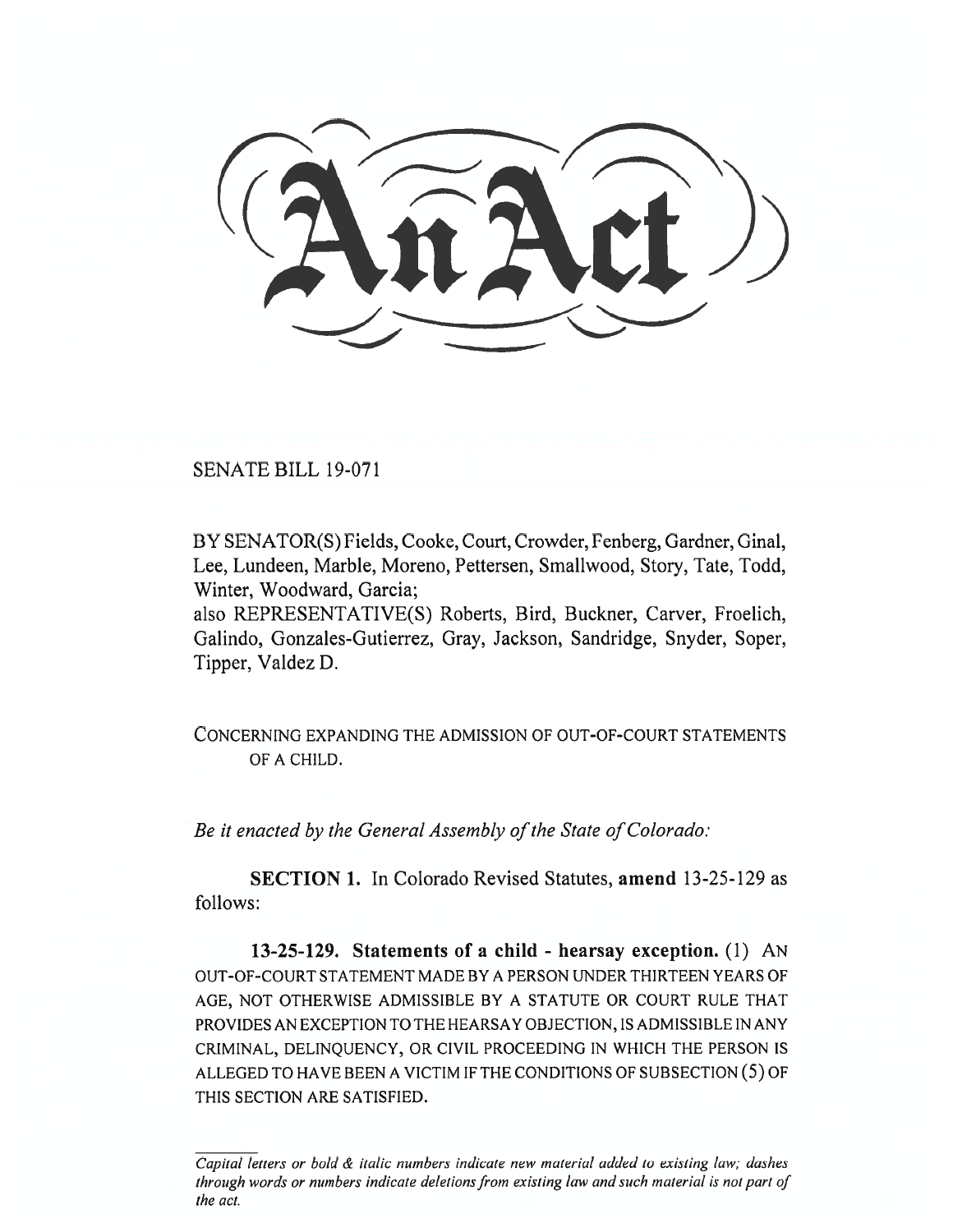$t\rightarrow(2)$  An out-of-court statement made by a child, as child is defined under the statutes which THAT are the subject of the action, OR A PERSON UNDER FIFTEEN YEARS OF AGE IF CHILD IS UNDEFINED UNDER THE STATUTES THAT ARE THE SUBJECT OF THE ACTION, describing any act or attempted act of sexual contact, intrusion, or penetration, as defined in section  $18-3-401$ , C.R.S., ALL OR PART OF AN OFFENSE OF UNLAWFUL SEXUAL BEHAVIOR, AS DEFINED IN SECTION 16-22-102 (9), performed or attempted to be performed with, by, on, or in the presence of the child declarant, AND THAT IS not otherwise admissible by a statute or court rule which THAT provides an exception to the objection of hearsay OBJECTION, is admissible in evidence in any criminal, delinquency, or civil proceedings in which a child is a victim of an unlawful sexual offense, as defined in section 18-3-411 (1). C.R.S., or is a victim of incest or attempted incest, as defined in section 18-6-301, C.R.S., when the victim was less than fifteen years of age at the time of the commission of the offense, or in which a child is the subject of a proceeding alleging that a child is neglected or dependent under section  $19-1-104$   $(1)(b)$ , C.R.S., and PROCEEDING IF THE CONDITIONS OF SUBSECTION (5) OF THIS SECTION ARE SATISFIED.

(3) An out-of-court statement by a child, as child is defined under the statutes which THAT are the subject of the action, describing any act of child abuse, as defined in section  $18-6-401$ ,  $C.R.S.,$  to which the child declarant was subjected or which THAT the child declarant witnessed, AND THAT IS not otherwise admissible by a statute or court rule which THAT provides an exception to the objection of hearsay OBJECTION, is admissible in evidence in any criminal, delinquency, or civil proceedings PROCEEDING in which a child is a victim of child abuse or the subject of a proceeding alleging that a child is neglected or dependent under section 19-1-104 (1)(b), C.R.S., and IF THE CONDITIONS OF SUBSECTION (5) OF THIS SECTION ARE SATISFIED.

(4) An out-of-court statement made by a person under thirteen years of age describing all or part of an offense contained in part 1 of article 3 of title 18, C.R.S., or describing an act of domestic violence as defined in section 18-6-800.3 (1),  $C.R.S.,$  AND THAT IS not otherwise admissible by statute or court rule which THAT provides an exception to the objection of hearsay OBJECTION, is admissible in evidence in any criminal, delinquency, or civil proceeding if THE CONDITIONS OF SUBSECTION (5) OF THIS SECTION ARE SATISFIED.

## PAGE 2-SENATE BILL 19-071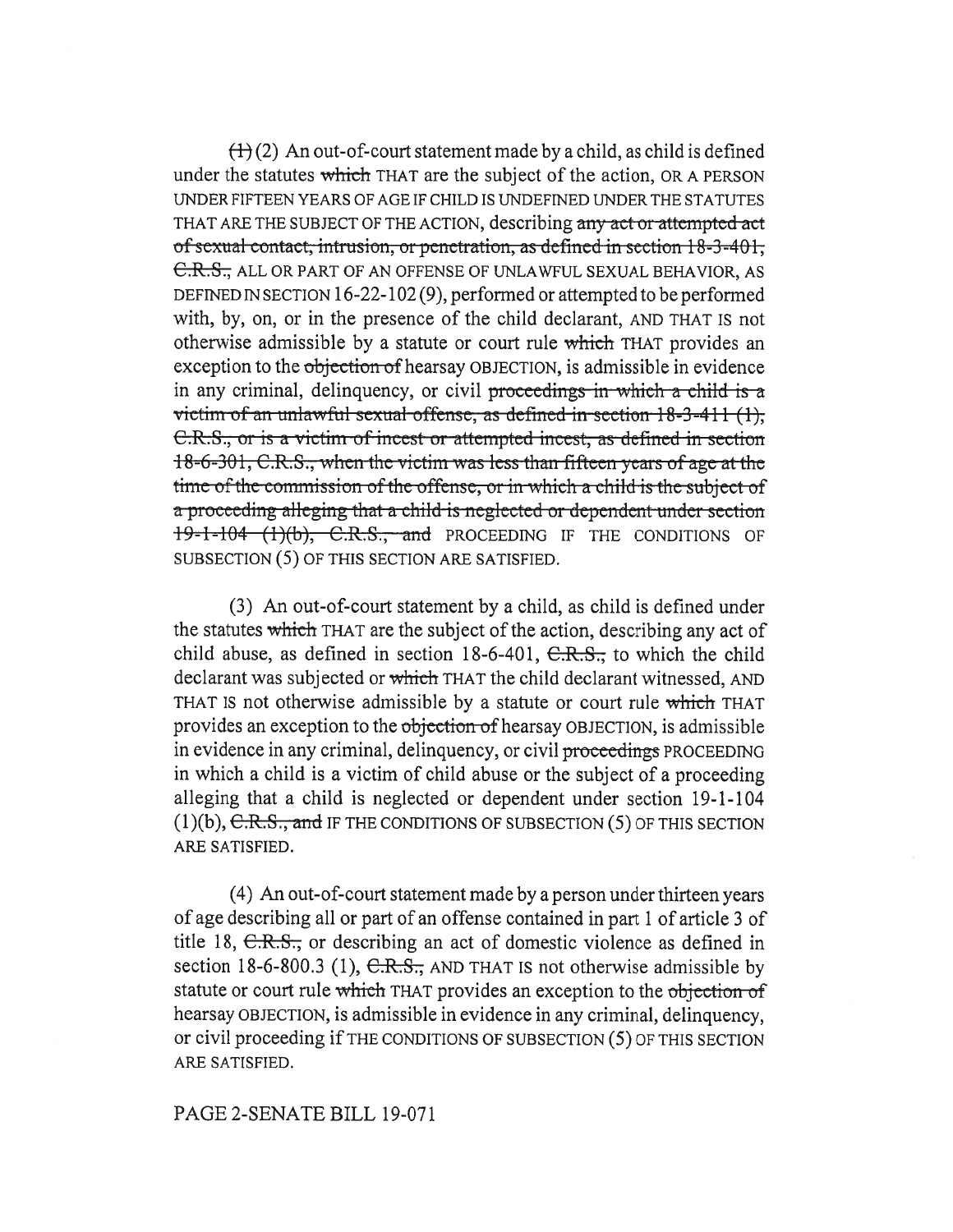(5) (a) THE EXCEPTIONS TO THE HEARSAY OBJECTION DESCRIBED IN SUBSECTIONS (1) TO (4) OF THIS SECTION APPLY ONLY IF the court finds in a PRETRIAL hearing conducted outside the presence of the jury that the time, content, and circumstances of the statement provide sufficient safeguards of reliability; and

(b) The child either:

(I) Testifies at the proceedings; or

(II) Is unavailable as a witness and there is corroborative evidence of the act which is the subject of the statement.

 $(2)$  (6) If a statement is admitted pursuant to this section, the court shall instruct the jury in the final written instructions that during the proceeding the jury heard evidence repeating a child's out-of-court statement and that it is for the jury to determine the weight and credit to be given the statement and that, in making the determination, the jury shall consider the age and maturity of the child, the nature of the statement, the circumstances under which the statement was made, and any other relevant factor.

 $\left(\frac{1}{2}\right)$  (7) The proponent of the statement shall give the adverse party reasonable notice of his THE PROPONENT'S intention to offer the statement and the particulars of the statement.

**SECTION 2.** In Colorado Revised Statutes, 18-3-411, **amend** (3) as follows:

**18-3-411. Sex offenses against children - definition - limitation for commencing proceedings - evidence - statutory privilege.**  (3) Out-of-court statements AN OUT-OF-COURT STATEMENT made by a child, AS CHILD IS DEFINED UNDER THE STATUTES THAT ARE THE SUBJECT OF THE ACTION, OR A PERSON UNDER FIFTEEN YEARS OF AGE IF CHILD IS UNDEFINED UNDER THE STATUTES THAT ARE THE SUBJECT OF THE ACTION, describing any act or attempted act of sexual contact, intrusion, or penetration, as defined in section 18-3-401 ALL OR PART OF AN OFFENSE OF UNLAWFUL SEXUAL BEHAVIOR, AS DEFINED IN SECTION 16-22-102 (9), performed or attempted to be performed with, by, **or** on, OR IN THE PRESENCE OF the child declarant, AND THAT IS not otherwise admissible by

PAGE 3-SENATE BILL 19-071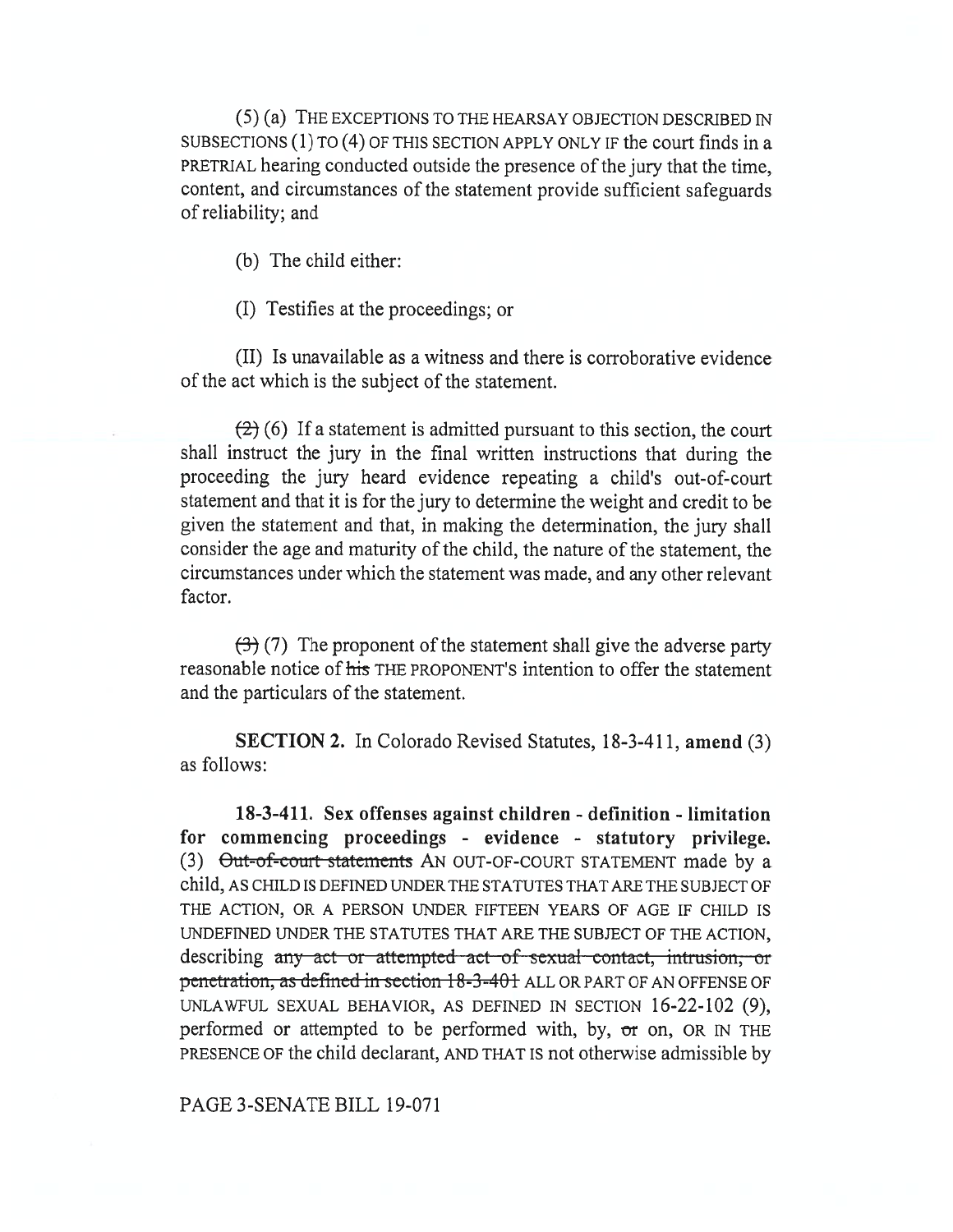a statute or court rule which THAT provides an exception to the objection of hearsay OBJECTION, may be admissible in any proceeding in which the child is a victim of an unlawful sexual offense pursuant to the provisions of section  $13-25-129$  (2).  $C.R.S.$ 

**SECTION 3.** In Colorado Revised Statutes, 18-6-401.1, **amend** (3) as follows:

**18-6-401.1. Child abuse - limitation for commencing proceedings**  - evidence - statutory privilege. (3) Out-of-court statements AN OUT-OF-COURT STATEMENT made by a child, AS CHILD IS DEFINED UNDER THE STATUTES THAT ARE THE SUBJECT OF THE ACTION, describing any act of child abuse performed on the child declarant TO WHICH THE CHILD DECLARANT WAS SUBJECTED OR THAT THE CHILD DECLARANT WITNESSED, AND THAT IS not otherwise admissible by a statute or court rule which THAT provides an exception to the objection of hearsay OBJECTION, may be admissible in any proceeding in which the child is a victim of an act of child abuse pursuant to the provisions of section  $13-25-129$  (3).  $C.R.S.$ 

**SECTION 4. Effective date - applicability.** This act takes effect on July 1, 2019, and applies to proceedings occurring on or after said date.

**SECTION 5. Safety clause.** The general assembly hereby finds,